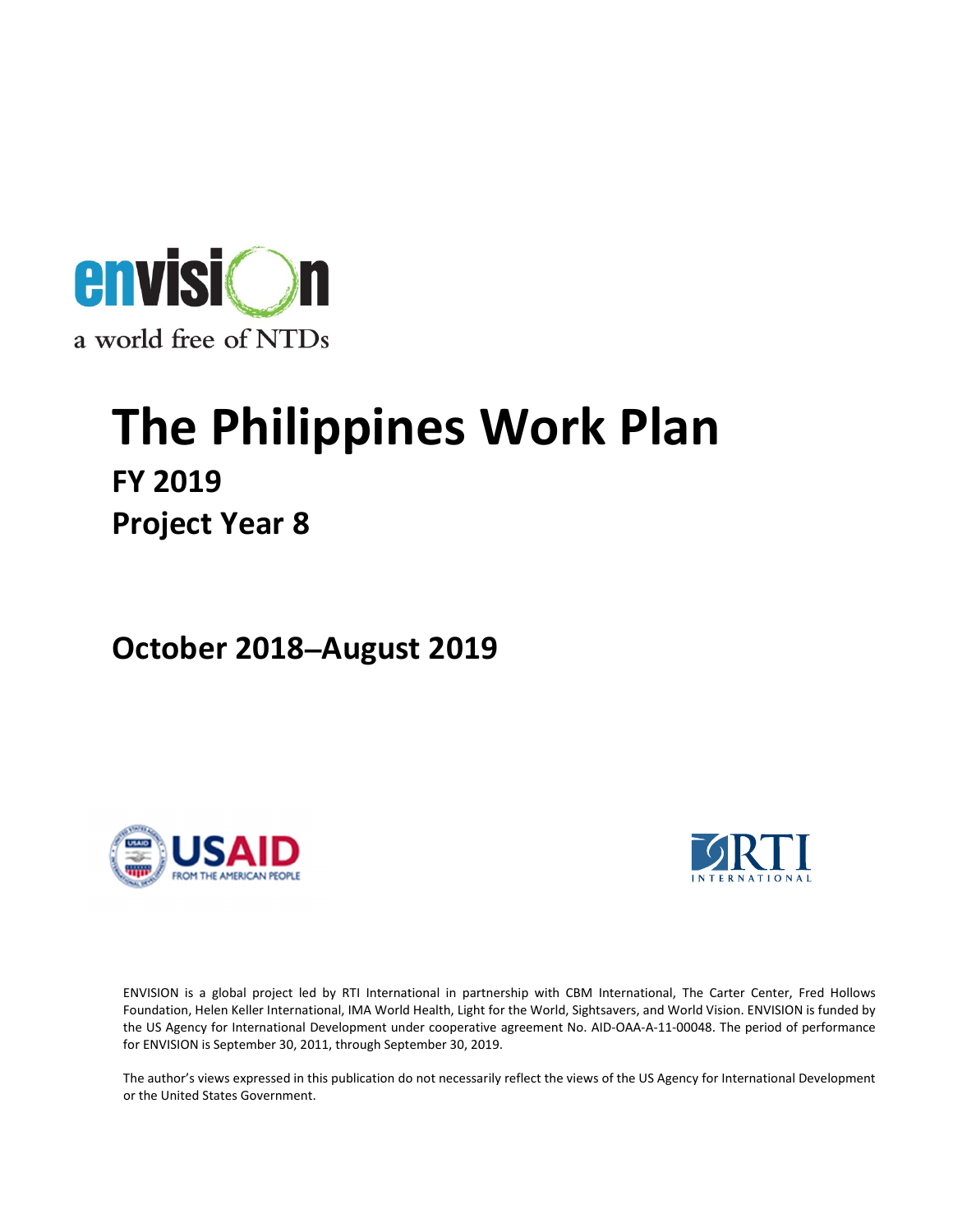# ENVISION Project Overview

The US Agency for International Development's (USAID)'s ENVISION project (2011–2019) is designed to support the vision of the World Health Organization (WHO) and its member states by targeting the control and elimination of seven neglected tropical diseases (NTDs), including lymphatic filariasis (LF), onchocerciasis (OV), schistosomiasis (SCH), three soil-transmitted helminths (STH; roundworm, whipworm, and hookworm), and trachoma. ENVISION's goal is to strengthen NTD programming at global and country levels and support ministries of health to achieve their NTD control and elimination goals.

At the global level, ENVISION—in close coordination and collaboration with WHO, USAID, and other stakeholders—contributes to several technical areas in support of global NTD control and elimination goals, including the following:

- Drug and diagnostics procurement, where global donation programs are unavailable
- Capacity strengthening
- Management and implementation of ENVISION's Technical Assistance Facility
- Disease mapping
- NTD policy and technical guideline development
- NTD monitoring and evaluation (M&E).

At the country level, ENVISION provides support to national NTD programs by providing strategic technical and financial assistance for a comprehensive package of NTD interventions, including the following:

- Strategic annual and multi-year planning
- Advocacy
- Social mobilization and health education
- Capacity strengthening
- Baseline disease mapping
- Preventive chemotherapy (PC) or mass drug administration (MDA)
- Drug and commodity supply management and procurement
- Program supervision
- M&E, including disease-specific assessments (DSAs) and surveillance.

In the Philippines, ENVISION project activities are implemented by RTI International.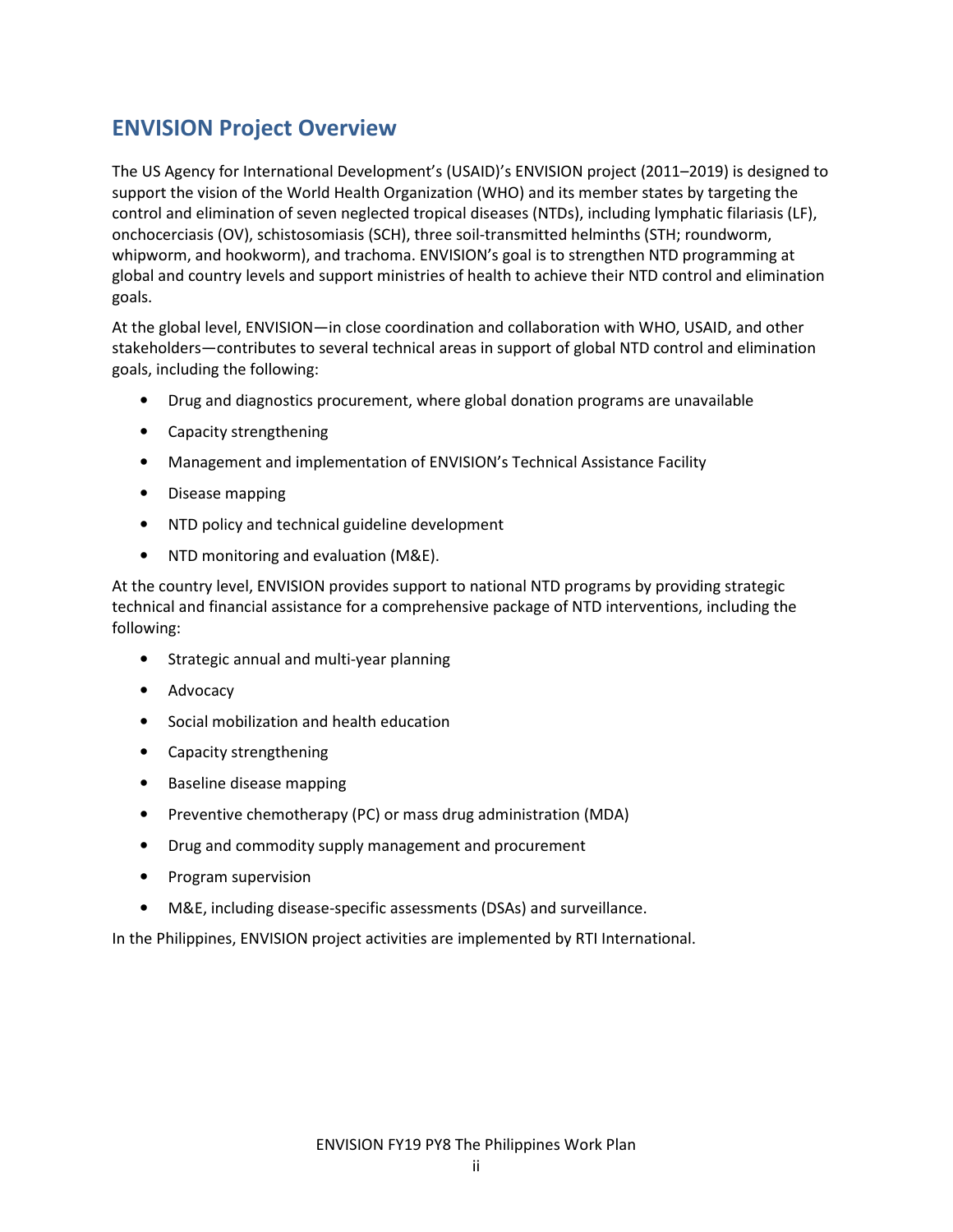# **TABLE OF CONTENTS**

| 1) |  |  |  |  |
|----|--|--|--|--|
| a) |  |  |  |  |
| b) |  |  |  |  |
| 2) |  |  |  |  |
| a) |  |  |  |  |
| b) |  |  |  |  |
| c) |  |  |  |  |
| 3) |  |  |  |  |
|    |  |  |  |  |
| 1) |  |  |  |  |
| a) |  |  |  |  |
| b) |  |  |  |  |
| c) |  |  |  |  |
| d) |  |  |  |  |
| 2) |  |  |  |  |
|    |  |  |  |  |
|    |  |  |  |  |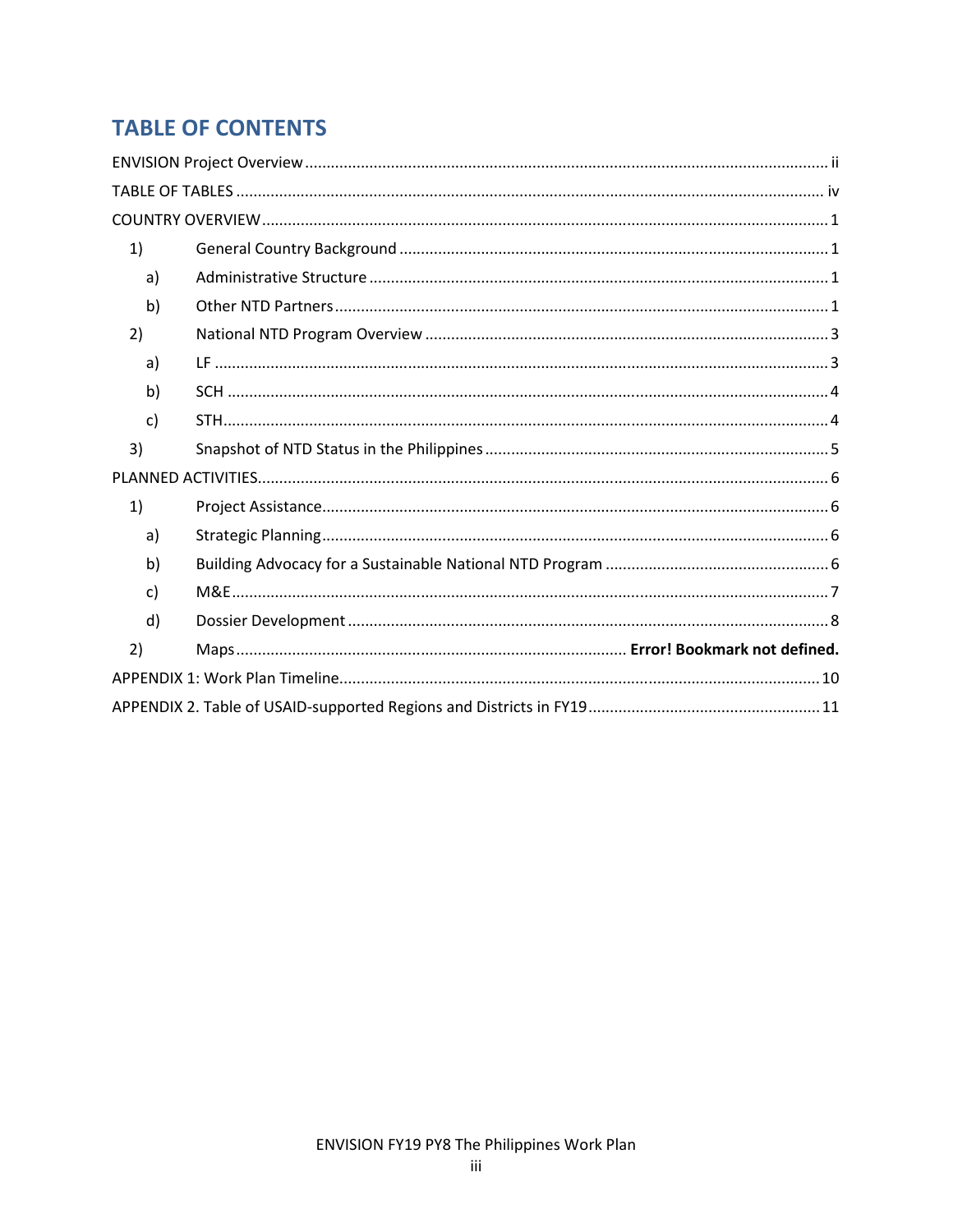# TABLE OF TABLES

| Table 2: Non-ENVISION NTD partners working in the Philippines, donor support and summarized           |  |
|-------------------------------------------------------------------------------------------------------|--|
|                                                                                                       |  |
| Table 3: Snapshot of the expected status of the NTD program in the Philippines as of Sept. 30, 2018 5 |  |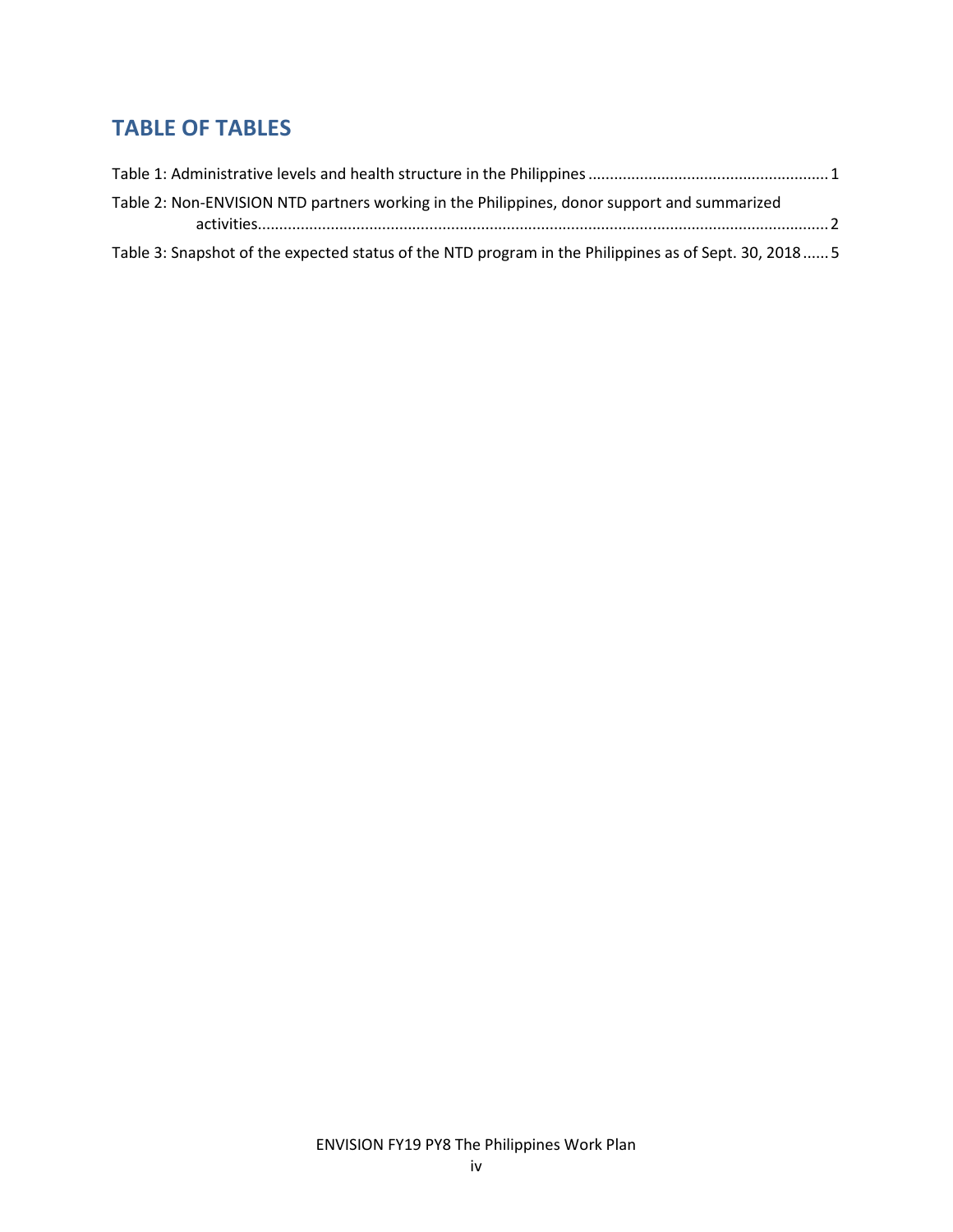## ACRONYMS LIST

| ALB          | Albendazole                                    |
|--------------|------------------------------------------------|
| CDC          | US Centers for Disease Control and Prevention  |
| <b>CHED</b>  | Commission on Higher Education                 |
| <b>DOE</b>   | Department of Education                        |
| <b>DOH</b>   | Department of Health                           |
| <b>DSA</b>   | Disease-Specific Assessment                    |
| <b>FY</b>    | <b>Fiscal Year</b>                             |
| <b>GSK</b>   | GlaxoSmithKline                                |
| HQ           | Headquarters                                   |
| LF           | Lymphatic Filariasis                           |
| LGU          | <b>Local Government Unit</b>                   |
| LOE          | Level of Effort                                |
| M&E          | Monitoring and Evaluation                      |
| <b>MDA</b>   | <b>Mass Drug Administration</b>                |
| <b>MEB</b>   | Mebendazole                                    |
| <b>MMDP</b>  | Morbidity Management and Disability Prevention |
| <b>MS</b>    | Microsoft                                      |
| N/A          | Not Applicable                                 |
| <b>NTD</b>   | <b>Neglected Tropical Disease</b>              |
| PC           | Preventive Chemotherapy                        |
| Pre-SAC      | Preschool Children                             |
| Q            | Quarter                                        |
| <b>RHU</b>   | <b>Rural Health Unit</b>                       |
| <b>RITM</b>  | Research Institute for Tropical Medicine       |
| <b>SAC</b>   | School-Aged Children                           |
| <b>SCH</b>   | Schistosomiasis                                |
| <b>STH</b>   | Soil-Transmitted Helminths                     |
| <b>STTA</b>  | <b>Short-Term Technical Assistance</b>         |
| <b>TA</b>    | <b>Technical Assistance</b>                    |
| <b>TAS</b>   | <b>Transmission Assessment Survey</b>          |
| <b>TFGH</b>  | <b>Task Force for Global Health</b>            |
| <b>USAID</b> | US Agency for International Development        |
| <b>WHO</b>   | World Health Organization                      |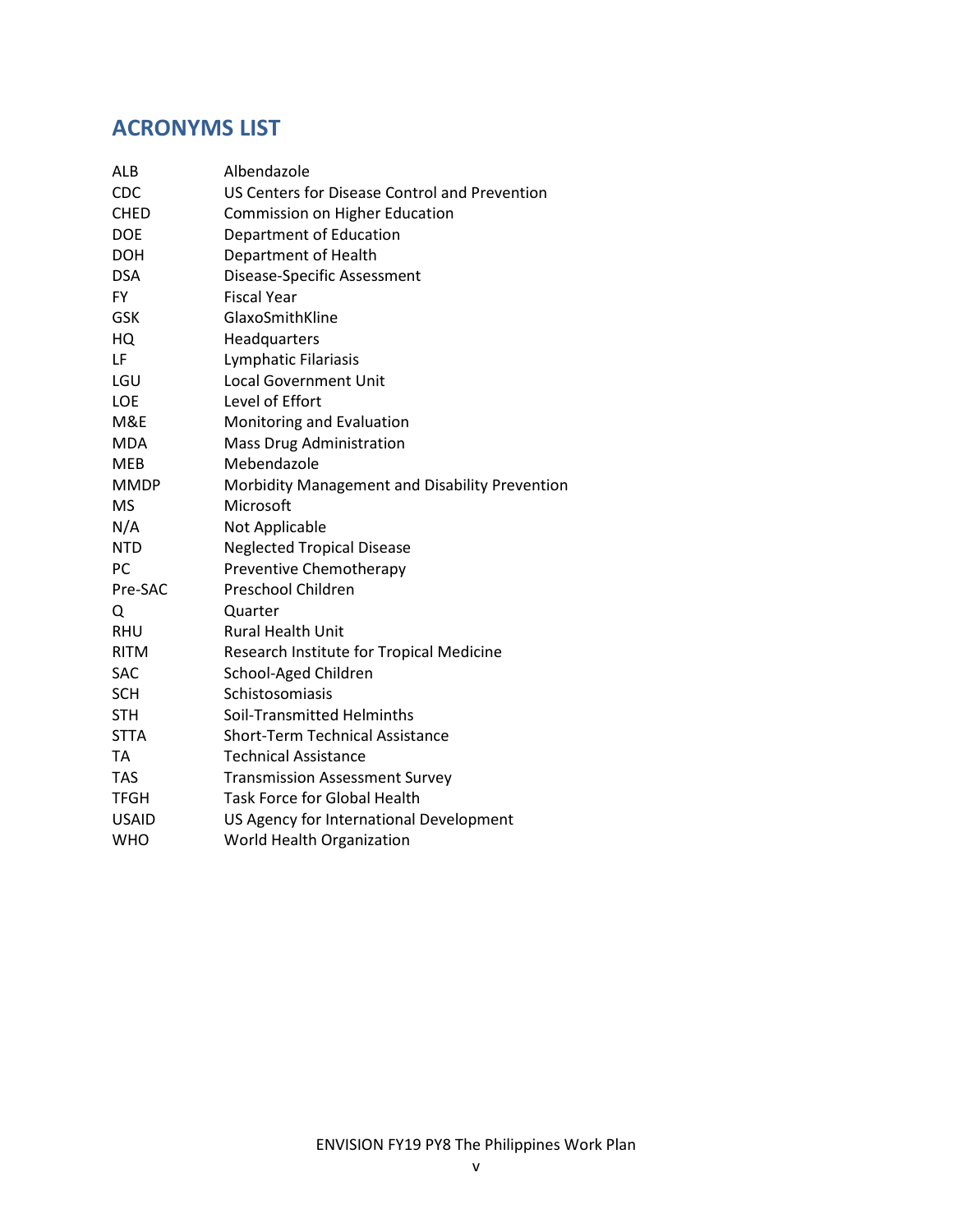# COUNTRY OVERVIEW

## 1) General Country Background

#### a) Administrative Structure

The Philippines is the world's 12th most populous country with an estimated population of more than 105 million across 82 provinces in 2018. The Philippines consists of three island groups—Luzon, Visayas, and Mindanao—and 7,107 islands. The Philippine Government system is decentralized. Thus, actual implementation, including operational planning, budgeting, and funding for most neglected tropical disease (NTD) field activities, is the responsibility of the provincial and city/municipality health authorities (see Table 1 for administrative levels).

| <b>Level</b>                     | <b>Health Structure</b>      | Number (as of 2018)       |  |
|----------------------------------|------------------------------|---------------------------|--|
| National                         | <b>DOH</b>                   |                           |  |
| Regional                         | DOH Regional Office          |                           |  |
| Provincial                       | Province Health Department   | 82                        |  |
| Cities and Municipalities - LGUs | City/Municipal Health Office | 144 cities                |  |
|                                  |                              | 1,490 municipalities      |  |
|                                  |                              | 42,306 barangays/villages |  |

#### Table 1: Administrative levels and health structure in the Philippines

#### b) Other NTD Partners

The US Agency for International Development's (USAID's) End Neglected Tropical Diseases in Asia Project (led by FHI 360) provided support to the National NTD Program in the Philippines from October 2011 through September 2015. USAID support to the Philippines was transferred to the ENVISION project in fiscal year 2016 (FY16). Under ENVISION, activities focus on technical support—through shortterm consultants and ENVISION staff—to the Department of Health (DOH) for developing diseasespecific strategic plans, updating national policies, and enhancing the DOH NTD team's use of data for decision-making. The Task Force for Global Health (TFGH) and the US Centers for Disease Control and Prevention (CDC) provided support to the DOH in May 2017 to conduct a Transmission Assessment Survey (TAS) Strengthening Study in Oriental Mindoro, which failed TAS2 in July 2016, to understand why the TAS2 failed and determine next steps to continue moving toward LF elimination. With funding from USAID the TFGH and CDC are continuing to support operational research focusing on following up children who tested positive for LF during TAS2 and TAS3 in other provinces.

The Government of China provided technical support for schistosomiasis (SCH) elimination strategies in the Philippines in 2016 and continues to offer SCH support when requested by the DOH.

The World Health Organization (WHO) remains a major source of technical assistance (TA) to the National NTD Program, providing funding for two consultants and financial support for datastrengthening activities, such as the creation of a Philippines National NTD Database. WHO also facilitates GlaxoSmithKline's (GSK's) donation of albendazole (ALB) for lymphatic filariasis (LF) mass drug administration (MDA), as well as Johnson & Johnson's donation of mebendazole (MEB) needed for soiltransmitted helminth (STH) MDA in school-aged children (SAC). The DOH procures ALB for STH MDA for preschool children (pre-SAC), older schoolchildren, and women of childbearing age (see Table 2).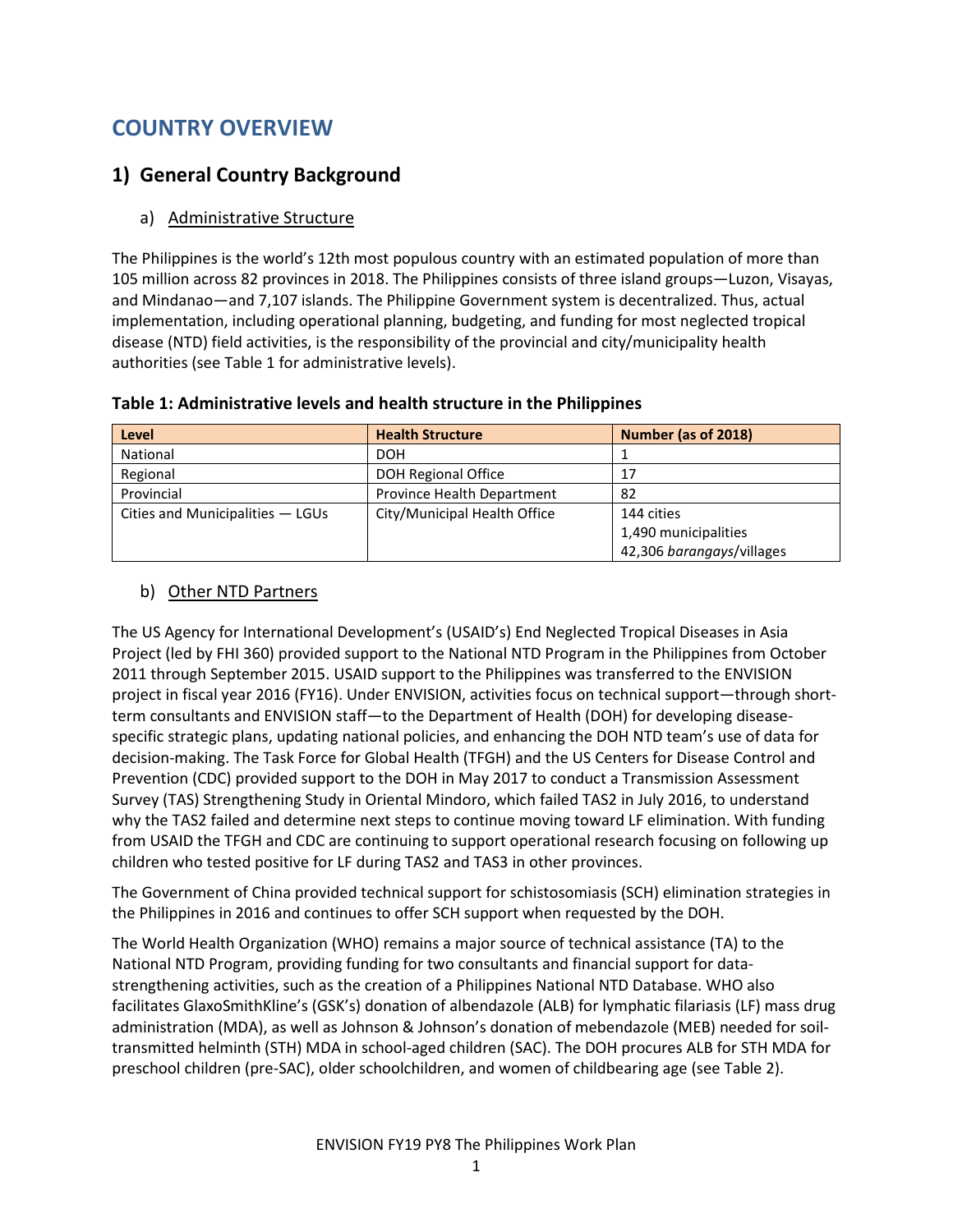The DOH funds most of the NTD program activities and all drug procurement needs through line item NTD budgets.

| <b>Partner</b>         | <b>Location</b><br>(regions/states)                                                                    | <b>Activities</b>                                                                                              | In FY18, was<br><b>USAID</b><br>providing<br>direct<br>financial<br>support to<br>this partner<br>through<br><b>ENVISION?</b> | <b>List other donors</b><br>supporting these<br>partners/activities         |
|------------------------|--------------------------------------------------------------------------------------------------------|----------------------------------------------------------------------------------------------------------------|-------------------------------------------------------------------------------------------------------------------------------|-----------------------------------------------------------------------------|
| <b>DOH</b>             | Central, Province,<br>and District                                                                     | Funds, plans and coordinates<br>activities across the country                                                  | <b>No</b>                                                                                                                     | DOH, RTI, WHO,<br>Government of<br>China, TFGH, CDC                         |
| <b>DOE</b>             | Central, Province,<br>District, and<br>Barangay                                                        | Provides support for school-<br>based MDA throughout the<br>country for STH                                    | <b>No</b>                                                                                                                     | <b>DOE</b>                                                                  |
| <b>WHO</b>             | Manila with field<br>visits to<br>implementing<br>provinces/districts                                  | Provides technical support for<br>strategic planning and M&E, as<br>well as donations of ALB and<br><b>MEB</b> | <b>No</b>                                                                                                                     | GSK, Johnson &<br>Johnson, and Bill &<br><b>Melinda Gates</b><br>Foundation |
| Government of<br>China | Provides technical support for<br>Central<br><b>SCH elimination</b>                                    |                                                                                                                | <b>No</b>                                                                                                                     |                                                                             |
| TFGH/CDC               | Supported TAS Strengthening<br>Central<br>Study and follow up of<br>Yes<br>TAS2/TAS3 positive children |                                                                                                                |                                                                                                                               |                                                                             |

## Table 2: Non-ENVISION NTD partners working in the Philippines, donor support and summarized activities

Note: DOE, Department of Education; M&E, monitoring and evaluation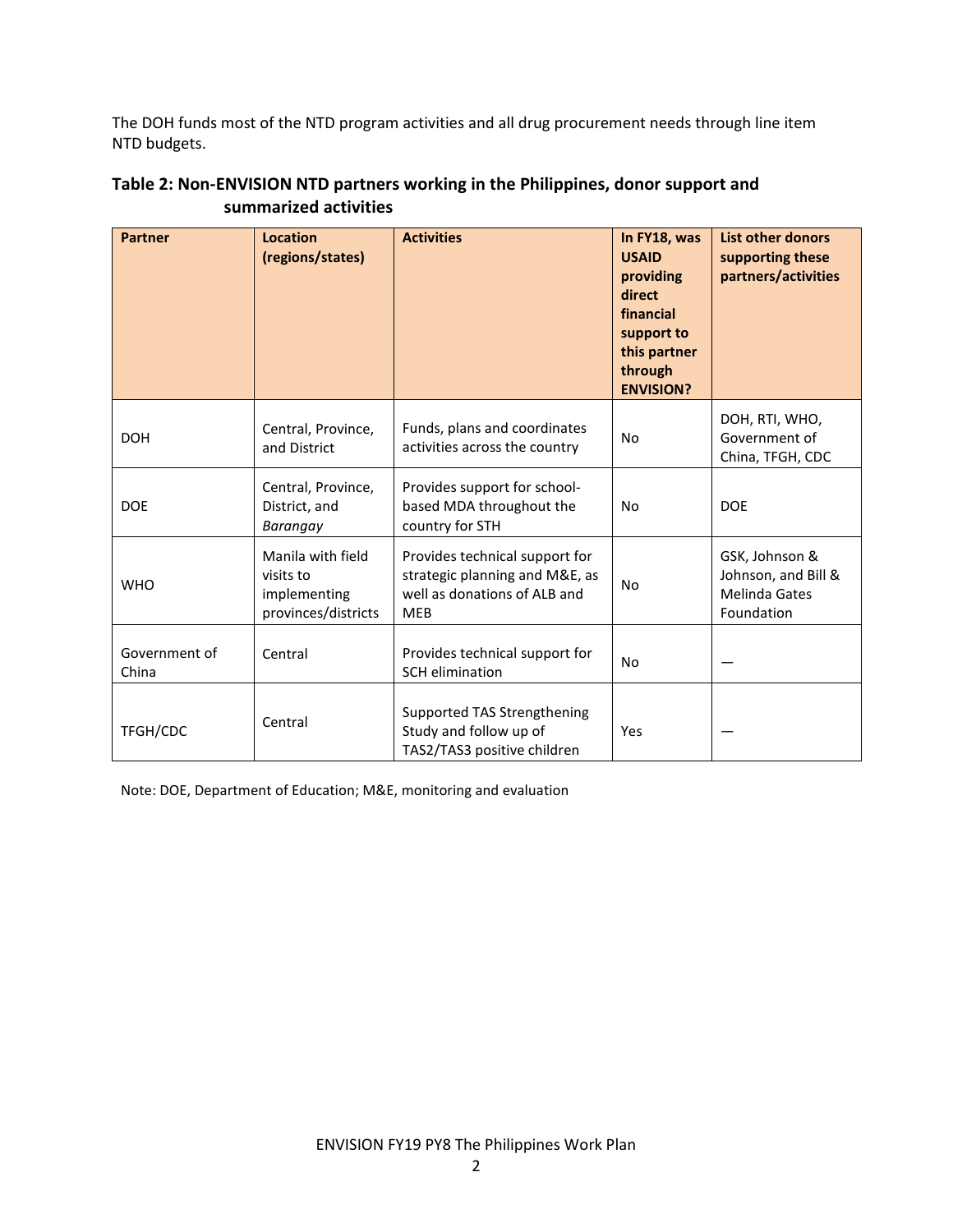## 2) National NTD Program Overview

### a) LF

Between July and October 2018, the Philippines is implementing MDA in 10 provinces, targeting 7.6 million people. Thirty-seven provinces are expected to be under post-MDA surveillance by the end of calendar year 2018, with a population of more than 37.8 million living in areas that have achieved the criteria for stopping MDA. The Philippines aims to have all provinces in the post-MDA surveillance phase by 2020.

The predominant parasite causing LF in the Philippines is Wuchereria bancrofti, transmitted by Aedes poicilius and Anopheles minimus flavirostris, although nocturnally sub-periodic Brugia malayi has been found in 10 provinces and is transmitted by Mansonia uniformis and Ma. bonneae. Microfilaria rates determined by data collected during studies from 1969–2000 were used to classify 47 provinces in 12 regions as endemic for LF, with an at-risk population of 45 million people.

#### MDA

The DOH funds all MDA activities in the Philippines. MDA with ALB and diethylcarbamazine (DEC) was scaled up from 2003 to full national coverage in 2010. National coverage, defined by WHO as the proportion of the population requiring preventive chemotherapy (PC) for LF in a country that has been treated, was 91% in 2017. Provincial epidemiological coverage ranged from 65%–89%; July MDA in Lanao Del Norte was interrupted due to a conflict in Marawi, but was able to complete MDA by December 2017, achieving 88% coverage.

#### TAS and post-MDA surveillance

School-based TAS will continue to be the principal strategy used to determine if MDA can be stopped (TAS1) and for post-MDA surveillance (TAS2 and TAS3). In FY18, four TAS1, four TAS2, and six TAS3 are being implemented; in FY19, three TAS1, three TAS2, and 13 TAS3 are planned. In the 16 provinces that have passed TAS3, ongoing surveillance is being established and will be conducted by local health workers. The DOH uses Filariasis Test Strips in W. bancrofti areas and Brugia Rapid tests in 11 B. malayi areas for both TAS and ongoing surveillance.

#### Morbidity Management and Disability Prevention (MMDP)

The DOH Central Office provides funds to the regional office to procure disability management kits to lymphedema patients and funding for hydrocele surgeries. The National Strategic Plan for LF Elimination, supported with ENVISION funding, identifies specific activities the LF program will take through 2020, including (1) updating the chronic disease burden in all endemic provinces through house-to-house surveys by health workers and (2) ensuring quality services, including hydrocele surgery, are provided to chronic patients to improve their quality of life. The DOH has incorporated a MMDP session during their annual program implementation review to ensure that these activities are progressing in each province. This session focuses on patient estimation and provision of health facility services.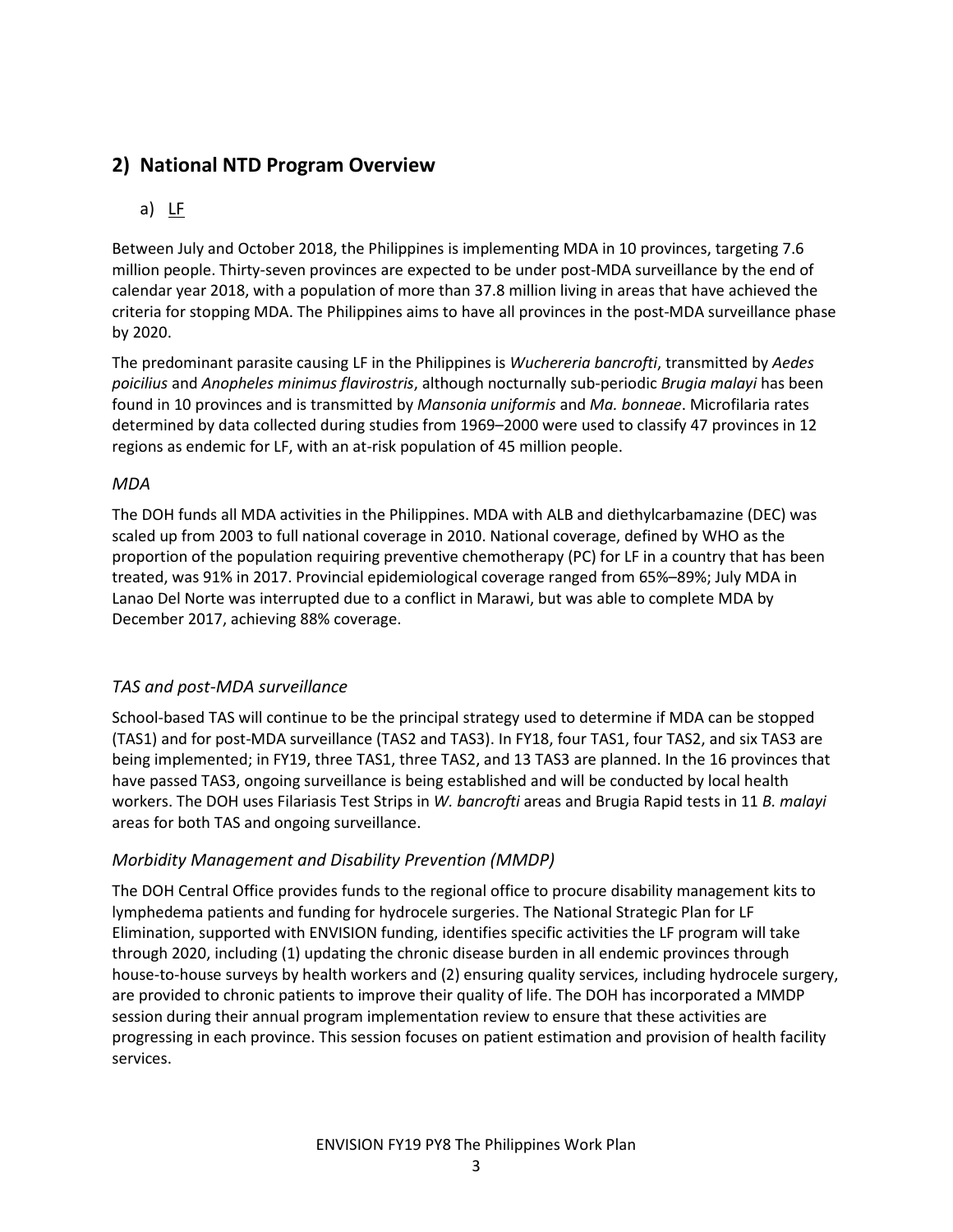#### b) SCH

In the Philippines, SCH is caused by Schistosoma japonicum transmitted through an intermediary snail host, Oncomelania quadrasi. S. japonicum is one of the most difficult parasites to control because of its zoonotic nature; indeed, it can also be transmitted by buffalos, rats, and dogs. The DOH aims to eliminate SCH as a public health problem by 2025 through a combination of human MDA, snail control, animal management, surveillance in humans and snails, and environmental improvements. To achieve this goal, the DOH has hired a local consultant to develop a six-year strategic elimination plan and updating the SCH field guidelines.

SCH is endemic in 29 provinces (1,667 barangays), with 12 million people at risk and approximately 2.3 million people directly exposed to the disease. From 2015 to 2017, the DOH funded and conducted focal surveys using the Kato-Katz diagnostic in all endemic provinces; the results were used to stratify endemicity at the barangay level into high (>5%), moderate (1%–5%), and low (<1%) prevalence. The DOH revised its 2017 MDA strategy based on the survey results to implement "focalized MDA," i.e., only in SCH endemic municipalities instead of the entire province.

#### c) <u>STH</u>

The DOH has set a goal to achieve 85% national coverage for pre-SAC and SAC for STH by 2022. Pre-SAC (children aged 1–4 years) are dewormed in rural health units (RHUs) through the Garantisadong Pambata Program (a biannual health program supporting various health activities), while SAC (children aged 5–18 years) are dewormed by the DOE in public schools. Children not enrolled in school, aged 5–12 years, are dewormed in RHUs. In 2015, the DOH began providing STH MDA twice per year, January and July. It is integrated with SCH (January) and LF (July) MDA. The DOH funds MDA for Pre-SAC, private school and out of school children, while the DOE funds MDA for SAC enrolled in public schools.

STH is endemic in all 82 provinces in the Philippines; thus, a population of 34 million SAC and 10.8 million pre-SAC require MDA in calendar year 2018. Before the beginning of the MDA program in 2003, the prevalence using Kato-Katz among SAC aged 6–14 years was 64.7%, with a similar rate among pre-SAC (66.0%). In 2014 and 2015, the Research Institute for Tropical Medicine (RITM) funded a nationwide STH survey using Kato-Katz in SAC (aged 5–14 years) and found 28.4% were positive for STH and 3.26% had moderate to heavy intensity infections. RITM has completed field work for a similar study to determine prevalence and intensity among pre-SAC; the results will be finalized by the end of calendar year 2018.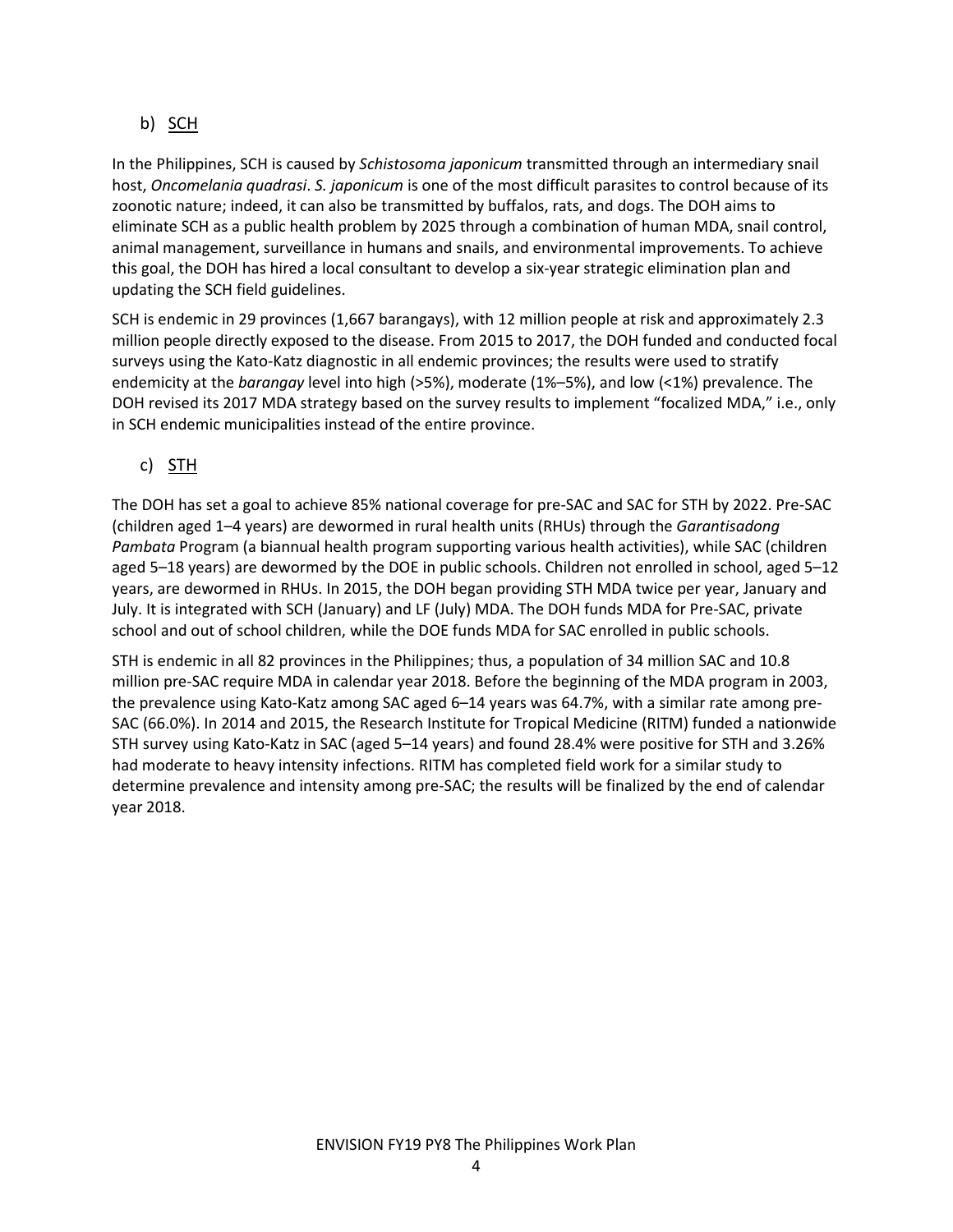## 3) Snapshot of NTD Status in the Philippines

|                |                                                |                                   | Columns C+D+E=B for each<br>disease                                 |                                                     | Columns F+G+H=C for each disease |                                                                                                     |                                                                                 |                                              |                                                 |
|----------------|------------------------------------------------|-----------------------------------|---------------------------------------------------------------------|-----------------------------------------------------|----------------------------------|-----------------------------------------------------------------------------------------------------|---------------------------------------------------------------------------------|----------------------------------------------|-------------------------------------------------|
|                |                                                |                                   | <b>MAPPING GAP</b><br><b>DETERMINATION</b>                          |                                                     |                                  | <b>MDA</b><br><b>MDA GAP DETERMINATION</b><br><b>ACHIEVEMENT</b>                                    |                                                                                 |                                              | <b>DSA NEEDS</b>                                |
| A              | B                                              | C                                 | D                                                                   | E                                                   | F                                |                                                                                                     | G                                                                               | н                                            | $\mathbf{I}$                                    |
| <b>Disease</b> | <b>Total No.</b><br>of districts<br>in country | No. of<br>districts<br>classified | No. of<br>No. of<br>districts<br>districts<br>classified<br>in need | No. of districts<br>receiving MDA<br>as of 09/30/18 |                                  | No. of districts<br>expected to be in<br>need of MDA at any<br>level: MDA not yet<br>started or has | <b>Expected No. of</b><br>districts where<br>criteria for<br>stopping district- | No. of districts<br>requiring DSA            |                                                 |
|                |                                                | <b>as</b><br>endemic              | as non-<br>endemic                                                  | of initial<br>mapping                               | <b>USAID-</b><br>funded          | <b>Others</b>                                                                                       | prematurely<br>stopped as of<br>09/30/18                                        | level MDA have<br>been met as of<br>09/30/18 | as of 09/30/18                                  |
| LF             |                                                | $47**$                            | 35                                                                  | 0                                                   | $\Omega$                         | 10                                                                                                  | $\Omega$                                                                        | 37                                           | pre-TAS: 3***<br>TAS1: 3<br>TAS 2:3<br>TAS3: 13 |
| Onchocerciasis | $82*$                                          | N/A                               | N/A                                                                 | N/A                                                 | N/A                              | N/A                                                                                                 | N/A                                                                             | N/A                                          | N/A                                             |
| <b>SCH</b>     |                                                | 29                                | 53                                                                  | $\Omega$                                            | $\Omega$                         | 29                                                                                                  | $\Omega$                                                                        | $\Omega$                                     | $\mathbf 0$                                     |
| <b>STH</b>     |                                                | 82                                | $\Omega$                                                            | $\Omega$                                            | $\Omega$                         | 82                                                                                                  | $\Omega$                                                                        | $\Omega$                                     | $\Omega$                                        |
| Trachoma       |                                                | N/A                               | N/A                                                                 | N/A                                                 | N/A                              | N/A                                                                                                 | N/A                                                                             | N/A                                          | N/A                                             |

#### Table 3: Snapshot of the expected status of the NTD program in the Philippines as of Sept. 30, 2018

\*In the Philippines, the implementation unit is the province, not the district. The ENVISION workbooks only show 81 provinces. Davao Occidental split from Davao del Sur, but the percentage of the population in each province has not been confirmed. Thus, the workbooks only list Davao del Sur.

\*\*Lanao del Norte has less than 1% endemicity; however, this province conducted MDA because the surrounding provinces are all endemic. Note: DSA, disease-specific assessment; N/A, not applicable

\*\*\*One of the pre-TAS, Mindoro Oriental, is pre-re-TAS.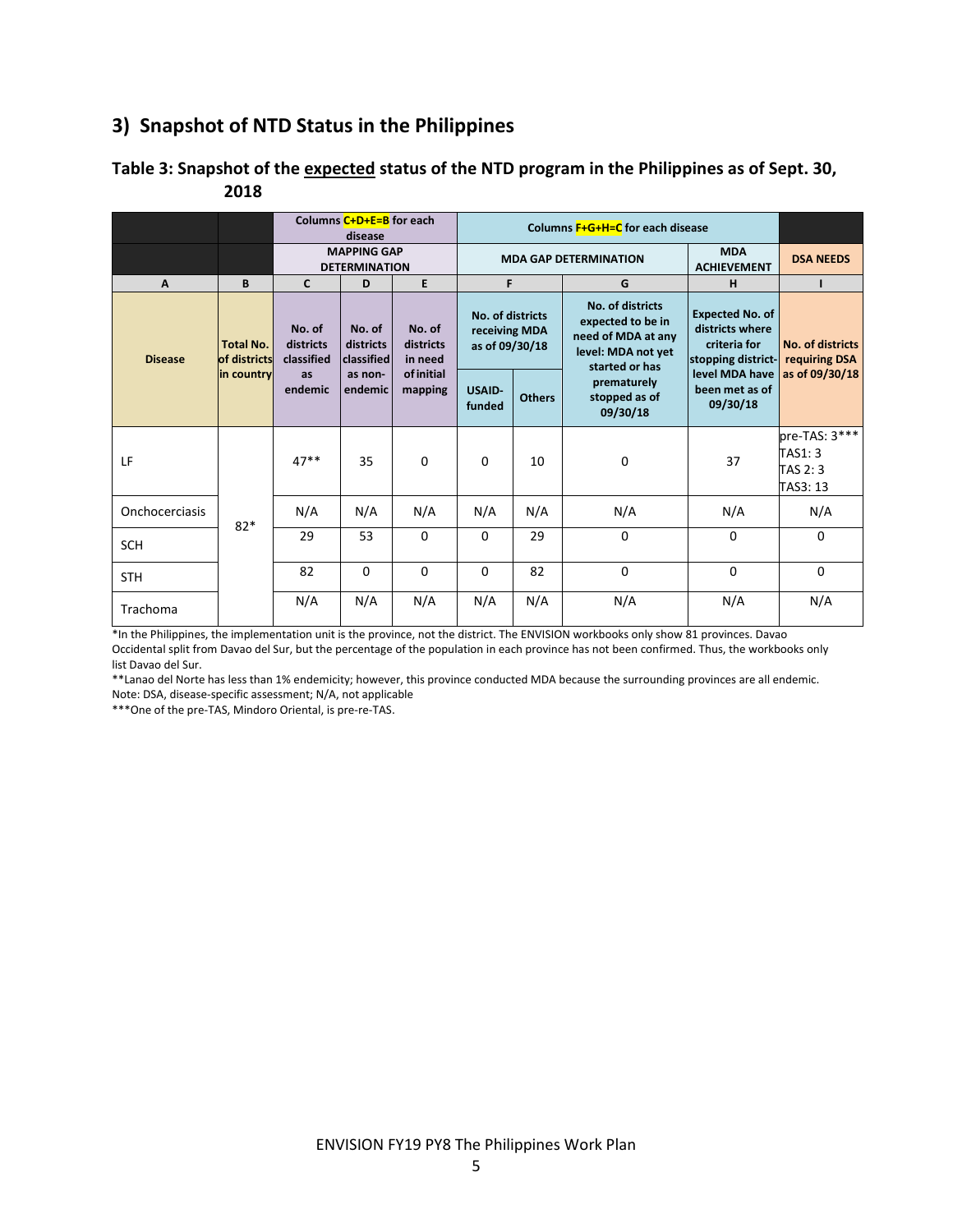# PLANNED ACTIVITIES

## 1) Project Assistance

#### a) Strategic Planning

Activity 1: Finalize NTD pre-practice curricula modules. In FY17, ENVISION provided funding for a consultant to develop seven disease-specific NTD pre-practice curricula modules to enhance the education of future doctors, nurses, midwives, and medical technicians. The modules were designed so that future health staff will have an increased knowledge of NTDs endemic to the Philippines and will be able to diagnose, treat, monitor, and surveil the diseases as the elimination and control targets for the country are met. In FY18, the Commission on Higher Education (CHED) conducted an informal review of the modules and recommended that they be adapted to the CHED format and tailored to each individual student group, which would increase the seven modules to 28. The ensure NTD gains are sustained within and strengthen the Philippines government health system, two consultants, one an expert on the CHED format and the other a disease content expert, will adapt the modules so that they meet the needs of the four student groups.

Activity 2: Policy development for NTD pre-practice curricula. RTI, the DOH NTD team, and CHED will draft an NTD Pre-practice Curricula Policy to institutionalize the pre-practice curricula. RTI will specifically follow guidance received from the Health Policy Bureau when developing the NTD Laboratory Network and Response Plan Policy to write the draft NTD Pre-practice Curricula Policy. The policy will be reviewed by the DOH NTD technical working group and the CHED review board. Once these groups have made their comments and the policy has been updated, if necessary, the Pre-practice Curricula Policy draft will be reviewed by the Management Committee of the Disease Prevention and Control Bureau. The Bureau will recommend the policy to the Office for Technical Services, the DOH's Executive Committee, CHED, the Health Promotion Bureau, and the Health and Human Resource Development Bureau.

Activity 3: Align DOH LF Strategic Plan and Manual of Procedures with new WHO guidance. ENVISION will work with the DOH to amend the current LF Strategic Plan, National Filariasis Elimination Program Manual of Procedures, and existing training materials to align with the new WHO triple drug treatment guidelines. This will mean including the option of the Ivermectin, DEC and ALB (IDA) combination to be used in MDA or as targeted treatment in focal areas with persistent transmission.

Activity 4: SCH Strategic Plan review. The DOH hired a consultant to update its SCH Strategic Plan and it will be finished in November 2018. ENVISION HQ staff will review the final plan and provide feedback and comments where necessary.

b) Building Advocacy for a Sustainable National NTD Program

Activity 1: "Data for Action" visits to 5 provinces (Basilan, Davao del Sur, Davao Occidental, Lanao del Norte, and Surigao del Norte). In FY17 and FY18, RTI supported "Data for Action" visits to provinces struggling to achieve low enough prevalence to stop MDA. In FY19, the DOH and ENVISION will support

ENVISION FY19 PY8 The Philippines Work Plan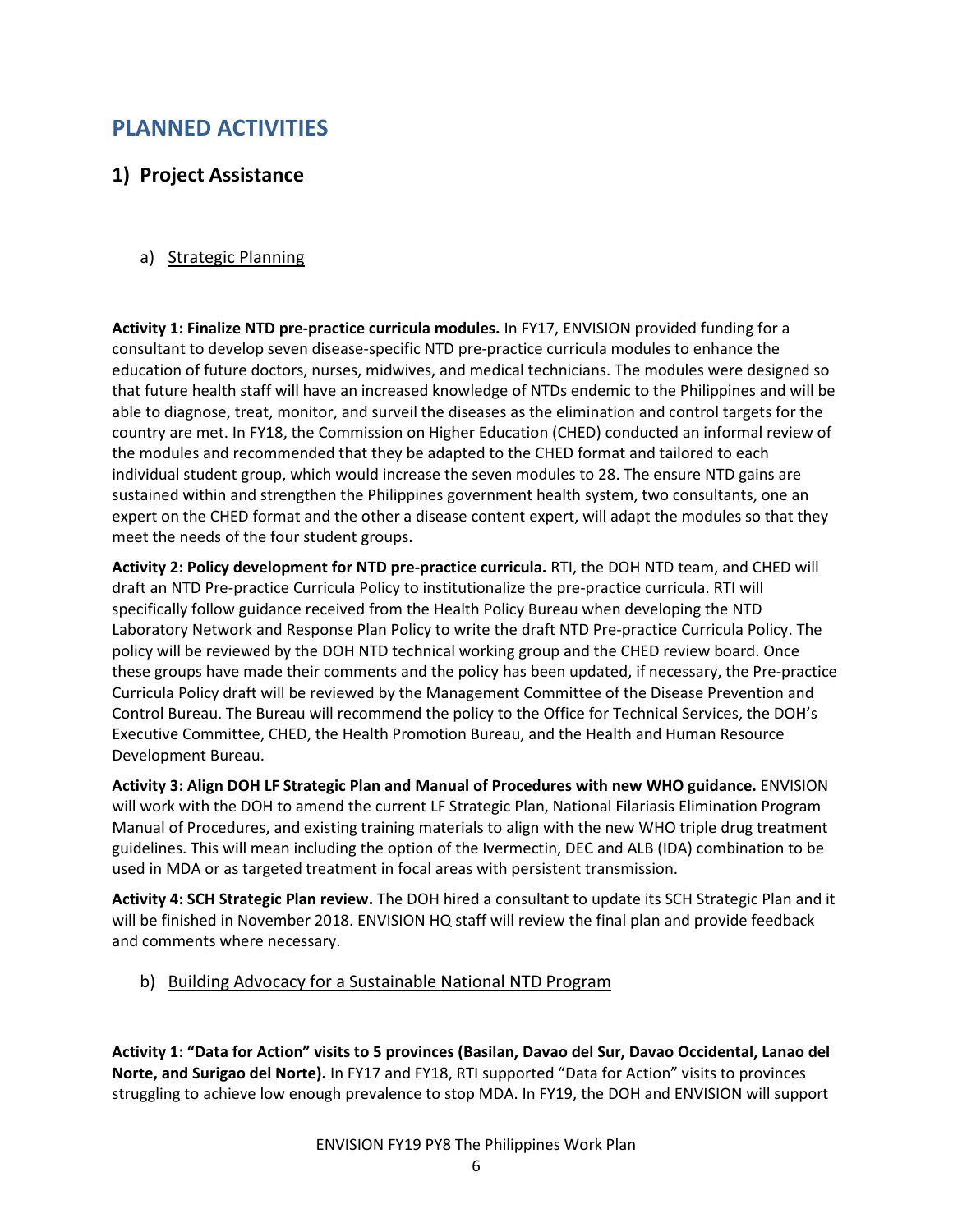these meetings in the remaining five provinces conducting MDA for LF (e.g., Basilan, Davao del Sur, Davao Occidental, Lanao del Norte, and Surigao del Norte). Completed data for action templates will be prepared prior to these meetings, and detailed implementation plans with targeted activities in the low performing municipalities will be produced during the meetings. RTI will continue to improve the Data for Action PowerPoint presentation template used at these meetings, based on feedback from the regions and provinces. The DOH will also use regional NTD meetings as opportunities to review subprovincial-level MDA and M&E data.

Activity 2: Monitoring implementation of the NTD-specific Local Government Unit (LGU) Scorecard. In FY16, RTI hired a consultant to develop an NTD-specific LGU Scorecard for the DOH. The NTD-specific LGU Scorecard is modeled after the Philippines' LGU Scorecard, a monitoring tool used by the municipalities and DOH to assess the performance of the combined efforts of stakeholders, health workers, partners, and private providers in implementing various activities to achieve health sector reform goals. The LGU Scorecard allows the municipalities to track their performance against that of other municipalities within their province and throughout the country. ENVISION funded a pilot test of the LGU Scorecard in Sorsogon Province in March 2018, which was conducted by the consultant who developed the NTD-specific LGU Scorecard. The pilot test found that, overall, the scorecard was a valuable resource for LGUs to objectively track progress and provide direction for the NTD programs; however, the records available at the health facilities only provided data for 19 of the 141 indicators of the scorecard. The DOH will use the results and recommendations from the Sorsogon pilot test, as well as results from testing in two additional provinces, to determine a minimum set of readily available indicators. Once the DOH makes this determination, ENVISION will hire the previous consultant to finalize the NTD-specific LGU Scorecard. ENVISION and the DOH will develop a plan with the Department of Interior and Local Government to roll out and institutionalize the NTD scorecard.

Activity 3: Quarterly success stories. To further disseminate the successes that the DOH and RTI have achieved in the Philippines, RTI will provide quarterly success stories to the USAID Mission. Suggested topics include the following:

- Preparing for introduction of IDA in the fight against LF
- LF Dossier Development
- Nationwide roll out of the NTD-specific LGU Scorecard
- Post-MDA Surveillance for LF

In addition to sending these success stories to the USAID Mission, the ENVISION communications team will disseminate them through blog posts, monthly newsletters, social media, and other means.

#### c) M&E

Activity 1: Data review. RTI's Program Technical Support Manager will continue to work with the DOH NTD team, and mentor the DOH LF Program Coordinator on reviewing and analyzing the NTD data used for decision making and advocacy to the regional, provincial, and LGU leaders. The Program Technical Support Manager is compiling, updating, and tracking the LF activity results and will use this information to update, in collaboration with the DOH, the draft LF dossier data file.

The DOH and WHO are finalizing the Philippines' specific NTD database and do not require additional support for this activity.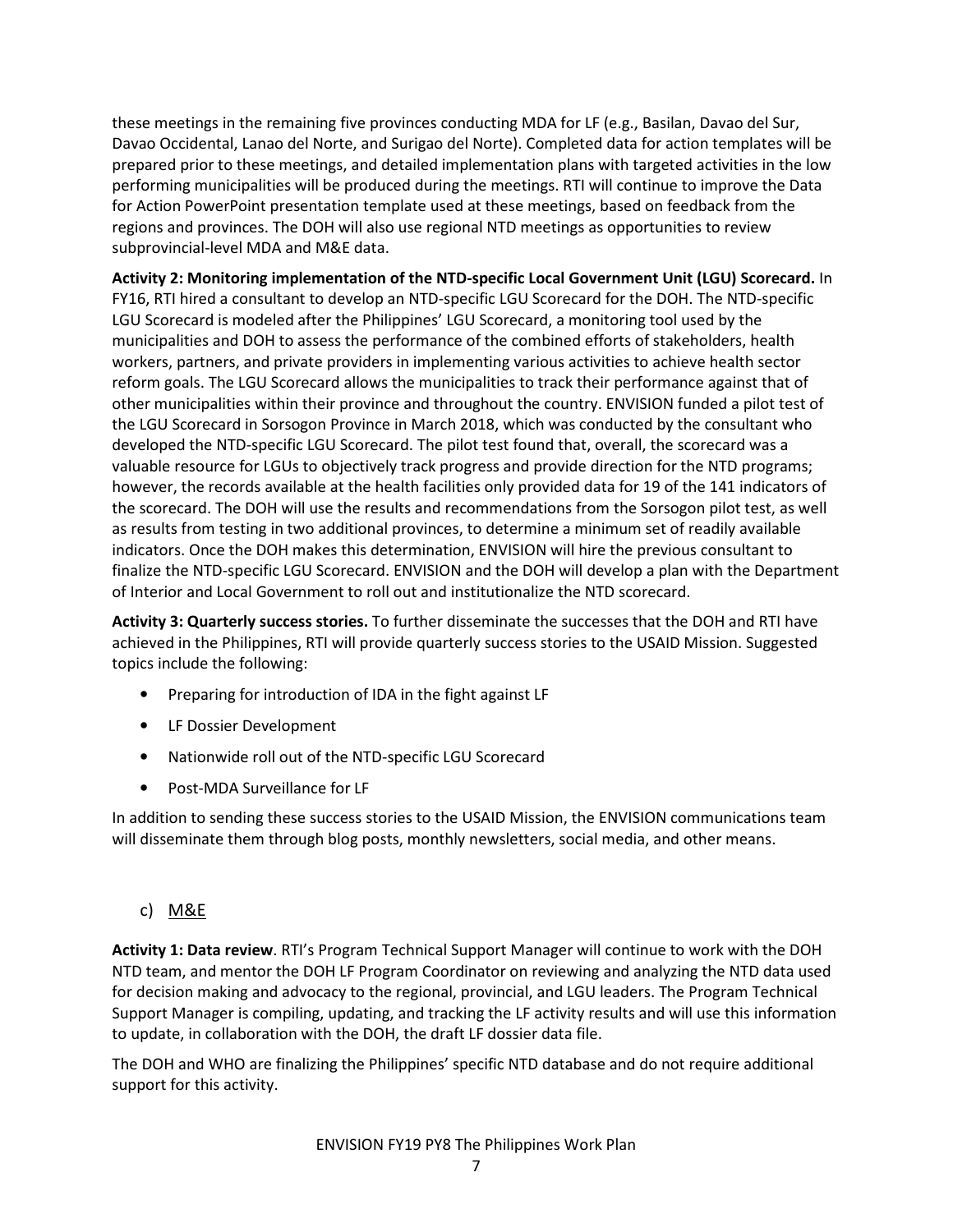Activity 2: NTD Laboratory Network and Response Plan. The NTD Laboratory Network and Response Plan was adopted into the larger national policy on reference laboratories and will be sent to the Secretary of Health in August 2018 for his signature. In FY19, ENVISION will continue to work with the DOH, RITM, and the Health Facilities Bureau to conduct site assessments and pilot test the network in Regions 5, 8, and 11; follow up with the laboratories on lessons learned during the pilot phase; and assist the DOH to adapt the NTD Laboratory Network and Response Plan, as needed. A site assessment to selected regional laboratories is planned with USAID Washington in quarter (Q)1 of FY19 to monitor the progress of the network and identify any potential future needs.

Activity 3: Post-MDA Surveillance Case Study. The DOH is conducting various post-MDA surveillance activities in provinces that have stopped MDA but are still finding positive cases during surveillance. ENVISION will assist the DOH to write a case study on these activities and their results that can be shared with the global community.

d) Dossier Development

The DOH has developed an LF pre-dossier with support from ENVISION. In FY18, RTI's Program Technical Support Manager worked with the National LF Coordinator to validate provincial level data, update the country's Blueprint for Elimination of LF, and update the dossier's data annex. In FY19, RTI will continue this technical support through RTI ENVISION staff, based both in the Philippines and United States, to develop the draft dossier further.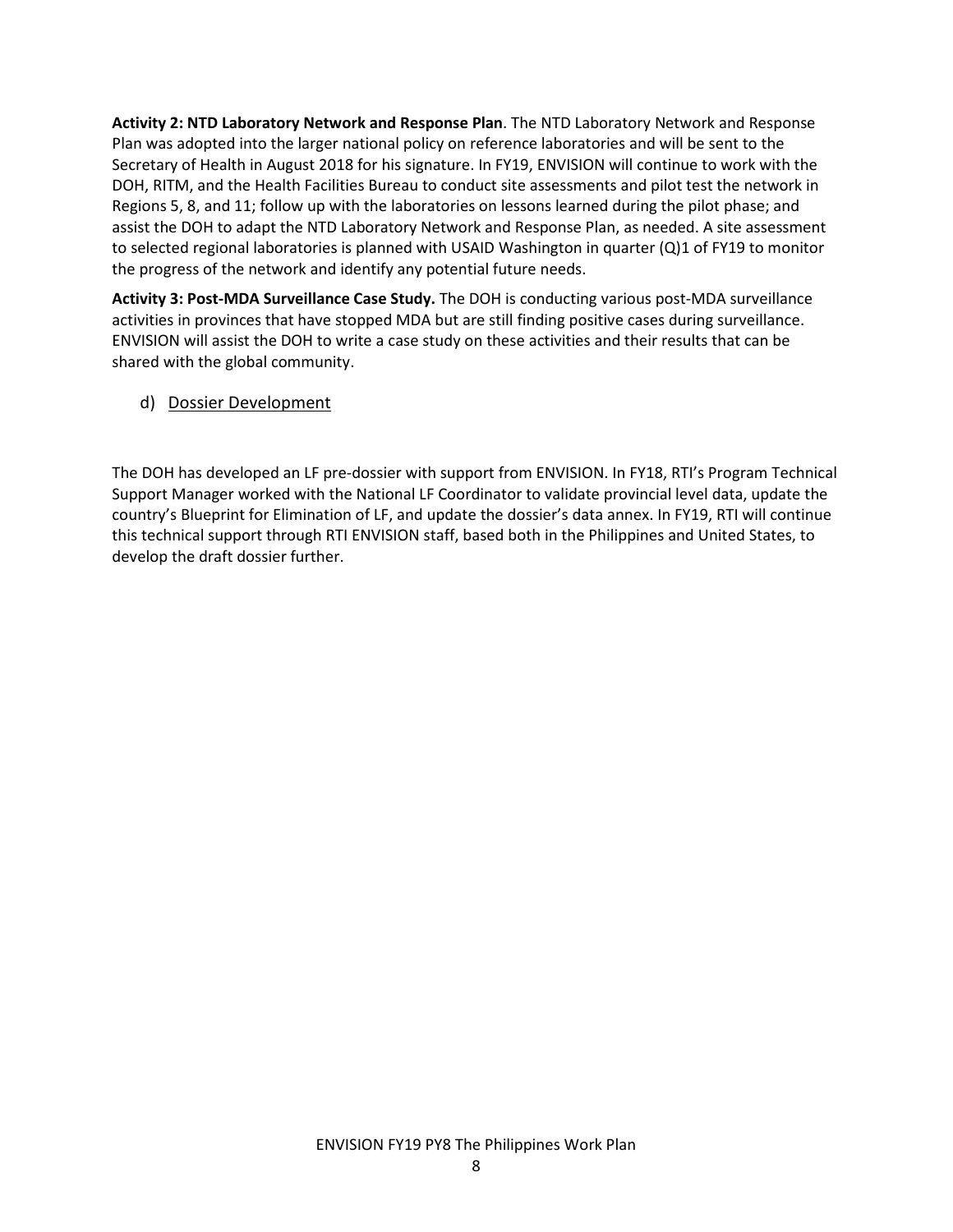ENVISION FY19 PY8 The Philippines Work Plan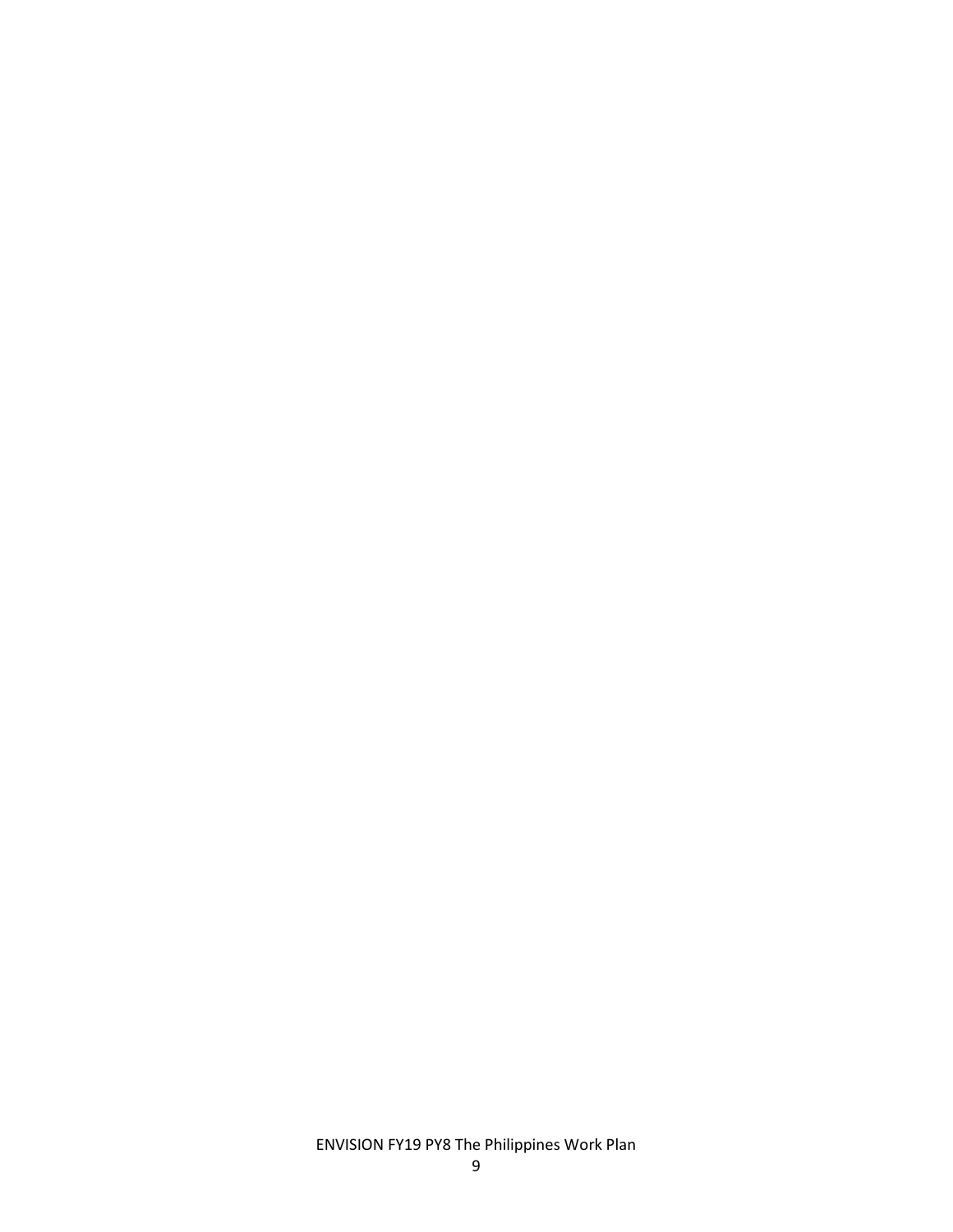## APPENDIX 1: Work Plan Timeline

| <b>FY19 Activities</b>                                                                           |  |  |  |  |  |
|--------------------------------------------------------------------------------------------------|--|--|--|--|--|
| <b>Management Support</b>                                                                        |  |  |  |  |  |
| <b>Budgeting and Planning</b>                                                                    |  |  |  |  |  |
| <b>Project Assistance</b>                                                                        |  |  |  |  |  |
| <b>Strategic Planning</b>                                                                        |  |  |  |  |  |
| DOH Central-level Program Support                                                                |  |  |  |  |  |
| Finalize NTD Pre-Practice Curricula                                                              |  |  |  |  |  |
| Policy Development for the NTD Pre-Service Curricula                                             |  |  |  |  |  |
| Align DOH LF Strategic Plan and Manual of Procedures with new WHO guidance                       |  |  |  |  |  |
| <b>SCH Strategic Plan Review</b>                                                                 |  |  |  |  |  |
| Building Advocacy for a Sustainable National NTD Program                                         |  |  |  |  |  |
| Data for Action visits to 5 provinces (Basilan, Davao del Sur, Davao Occidental, Lanao del Norte |  |  |  |  |  |
| and Surigao del Norte)                                                                           |  |  |  |  |  |
| Monitoring NTD-specific LGU Scorecard Rollout                                                    |  |  |  |  |  |
| <b>Quarterly Success Stories</b>                                                                 |  |  |  |  |  |
| M&F                                                                                              |  |  |  |  |  |
| Data Review                                                                                      |  |  |  |  |  |
| NTD Laboratory Network and Response Plan Support                                                 |  |  |  |  |  |
| Post-MDA Surveillance Case Study                                                                 |  |  |  |  |  |
| Dossier Development                                                                              |  |  |  |  |  |
| LF Dossier Development Support                                                                   |  |  |  |  |  |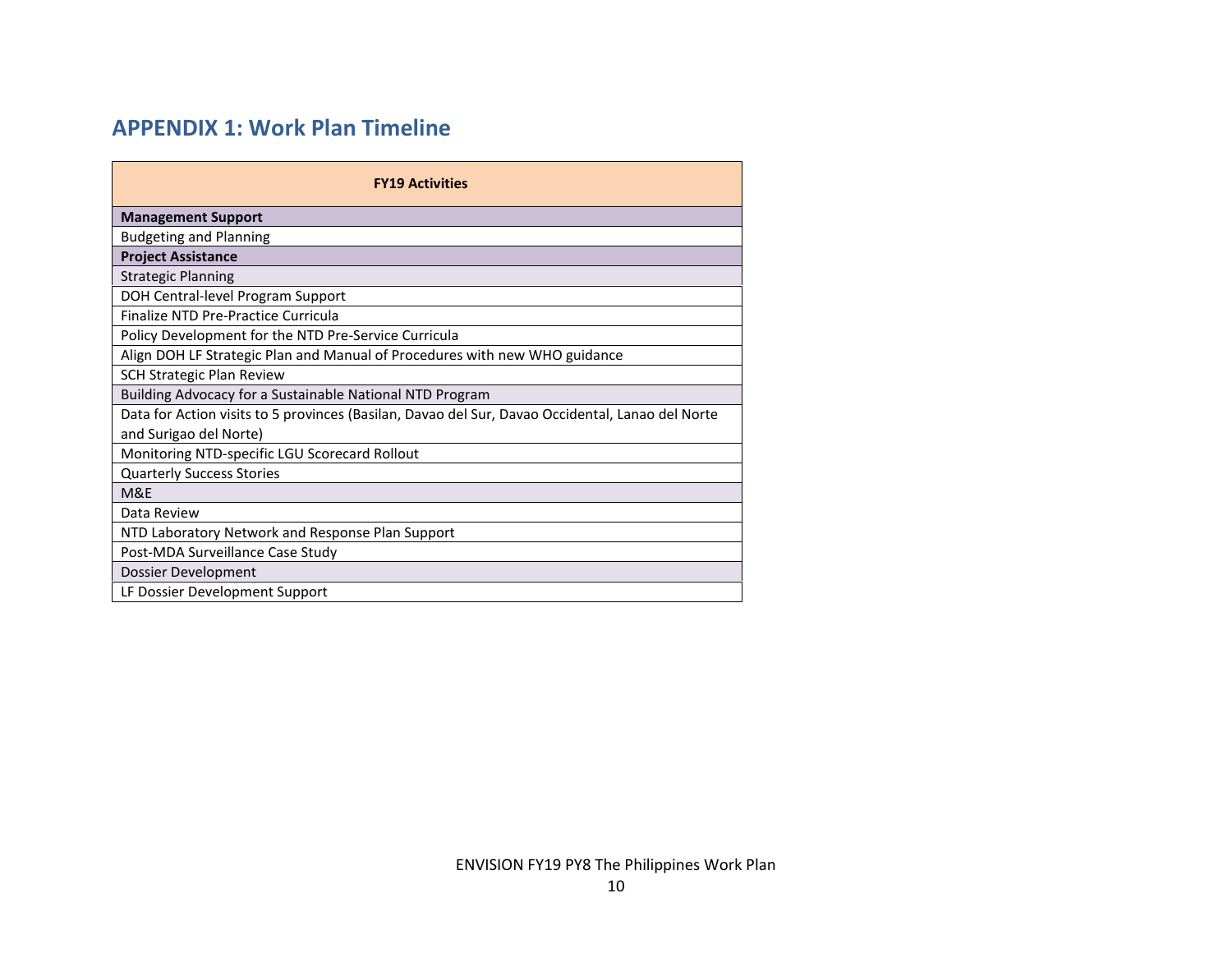# APPENDIX 2. Table of USAID-supported Regions and Districts in FY19

The Philippines DOH directly funds all mass drug administration (MDA) and disease-specific assessments (DSAs) in the country. There are no provincial-level MDA or DSA activities supported with ENVISION funding in FY19.